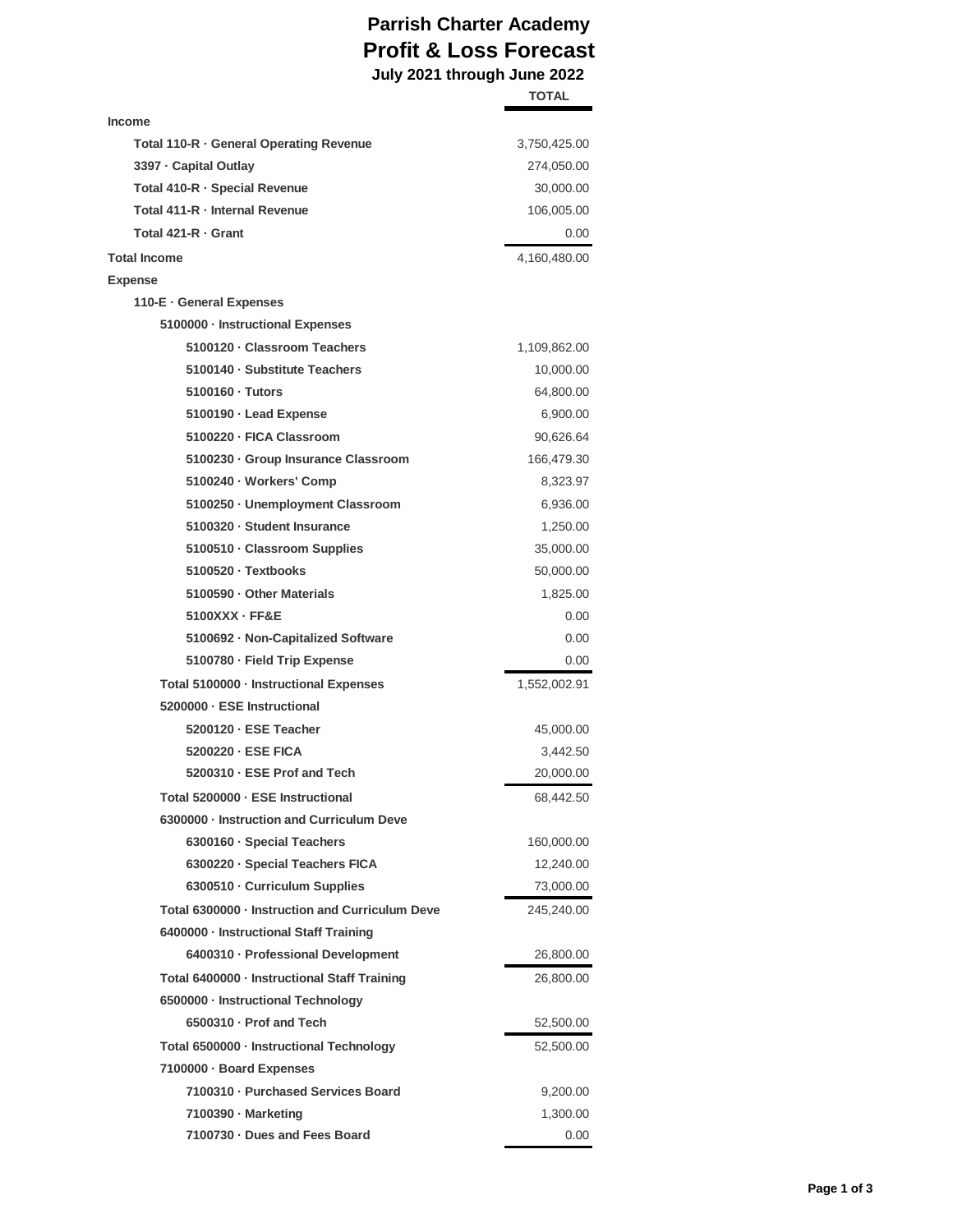## **Parrish Charter Academy Profit & Loss Forecast July 2021 through June 2022**

|                                            | <b>TOTAL</b> |
|--------------------------------------------|--------------|
| Total 7100000 · Board Expenses             | 10,500.00    |
| 7200000 · General Adminstration            |              |
| 7200730 · District Admin Fee               | 89,809.03    |
| Total 7200000 · General Adminstration      | 89,809.03    |
| 7300000 - Administrative Expenses          |              |
| 7300110 · Admin Salaries                   | 76,500.00    |
| 7300160 · Admin Support                    | 144,218.05   |
| 7300220 - FICA Admin                       | 16,884.93    |
| 7300510 · Office Supplies                  | 14,000.00    |
| 7300590 · Other Supplies Admin             | 13,000.00    |
| 7300730 · Dues and Subscriptions Admin     | 1,400.00     |
| Total 7300000 · Administrative Expenses    | 266,002.98   |
| 7400000 - Facilities and Acquisition       |              |
| 7400360 - Rent                             | 620,140.42   |
| Total 7400000 · Facilities and Acquisition | 620,140.42   |
| 7500000 - Fiscal Services                  |              |
| 7500310 · Payroll Services                 | 5,100.00     |
| 7500315 · Management Services              | 582,467.20   |
| 7500335 · Consulting                       | 52,200.00    |
| Total 7500000 - Fiscal Services            | 639,767.20   |
| 7700000 · Information Services             |              |
| 7720310 · Prof and Tech Info Services      | 1,400.00     |
| 7720390 - Purchased Services               | 15,000.00    |
| Total 7700000 - Information Services       | 16,400.00    |
| 7800000 · Transportation Services          |              |
| 7800160 · Bus Driver                       | 18,176.40    |
| 7800220 - FICA Bus                         | 1,390.49     |
| 7800350 · Repairs and Maintenance Bus      | 3,800.00     |
| 7800450 · Energy Services                  | 1,300.00     |
| Total 7800000 · Transportation Services    | 24,666.89    |
| 7900000 - Operation of Plant               |              |
| 7900160 · Other Support Ops                | 65,000.00    |
| 7900220 · FICA Ops                         | 4,972.50     |
| 7900320 · Insurance and Bond Premiums      | 120,000.00   |
| 7900350 · Repairs and Maintenance Ops      | 60,000.00    |
| 7900360 - Rentals                          | 18,000.00    |
| 7900370 · Communications                   | 4,800.00     |
| 7900380 - Utilities                        | 21,600.00    |
| 7900390 · Purchased Services               | 30,000.00    |
| 7900430 - Electricity                      | 48,000.00    |
| 7900590 · Other Materials Ops              | 12,500.00    |
| 7900671 · Capitalized Improvements         | 50,000.00    |
| 7900730 · Dues and Fees Ops                | 2,100.00     |
| Total 7900000 · Operation of Plant         | 436,972.50   |
| 8200000 · Technology Services              |              |